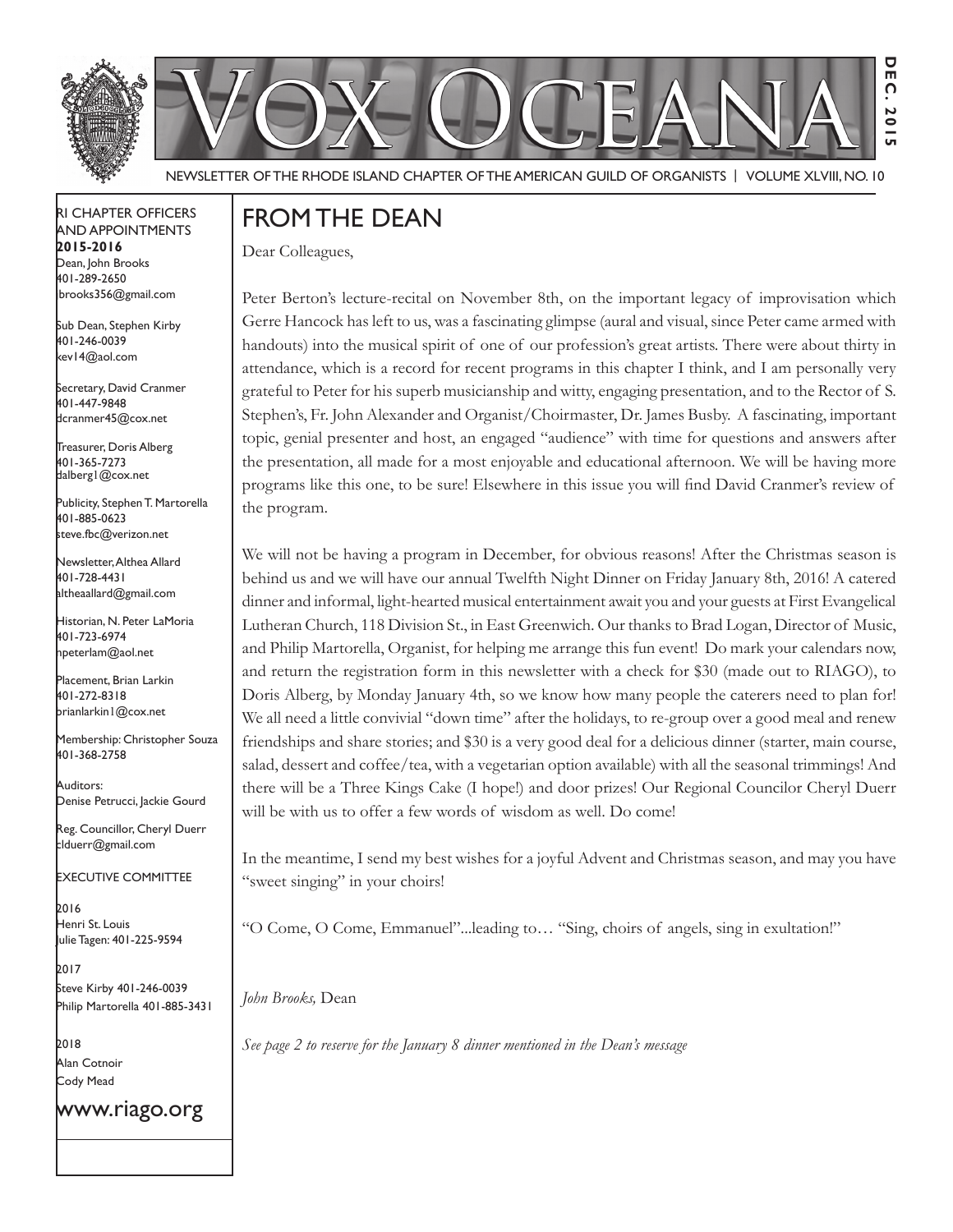## Review - Berton Lecture

On Sunday, November 8, at St. Stephen's Church, Providence, RIAGO members were treated to a performance-lecture by Peter Stolzfus Berton, playing and speaking about several Gere Hancock improvisations that, with two exceptions, were recorded at St. Thomas Church by church member Dr. Alan van Poznak. Peter provided us with transcriptions to follow as we listened to these improvisations. Some were transcribed by Peter himself.

The program opened with a recording from Christ the King Sunday, 1994, of the interlude and harmonization of the tune *St. Helen* featuring the magnificent organ and choir of St. Thomas Church. The second piece on the program, a musical improvisation of *Daily, Daily*, also included words especially written to honor Gere Hancock, recorded at St. Thomas Church in 1992.

The other improvisations recorded by Dr. Poznak on the program were: *Interlude and harmonization: King's Weston*, and *Postlude: Kingsfold*. *Prelude: Valet will ich dir geben, Modulation and harmonization: Finnian*, and *Harmonization: Ora Labora*  were played by Peter.

Peter closed the program with two commercially released recordings of improvisations at St. Thomas Church: *Improvisation,* from the CD *Evensong at St. Thomas – "Ubi Caritas"*; and *Improvisation on St. Clement* from the CD *Fanfare* (played by Peter).These transcriptions are not yet publically available because of some copyright issues.

Since there were just about 30 of us, we were able to sit in the choir stalls, making for a more intimate setting. Peter is not only a fine performer, but also a great lecturer. Although I will never rise to the improvisation level of Gere Hancock, I am now more energized to begin work on the TAO series on learning to improvise in 15 minutes a day. It was a wellspent afternoon.

*Dav Cranmer*



## *Clip and mail*

**Reservation for Twelfth Night Dinner Friday, January 8, 2016**

Member name

Number of persons attending \_\_\_\_\_\_\_\_\_\_\_

Total enclosed  $@$  \$30 each  $\_\_$  *Make checks payable to RIAGO and mail to Doris Alberg, Treasurer 18 Highland Avenue Lincoln, RI 02865* 

 *by January 4* Please choose for each attendee:

Chicken \_\_\_\_\_\_\_\_\_\_\_ Vegetarian